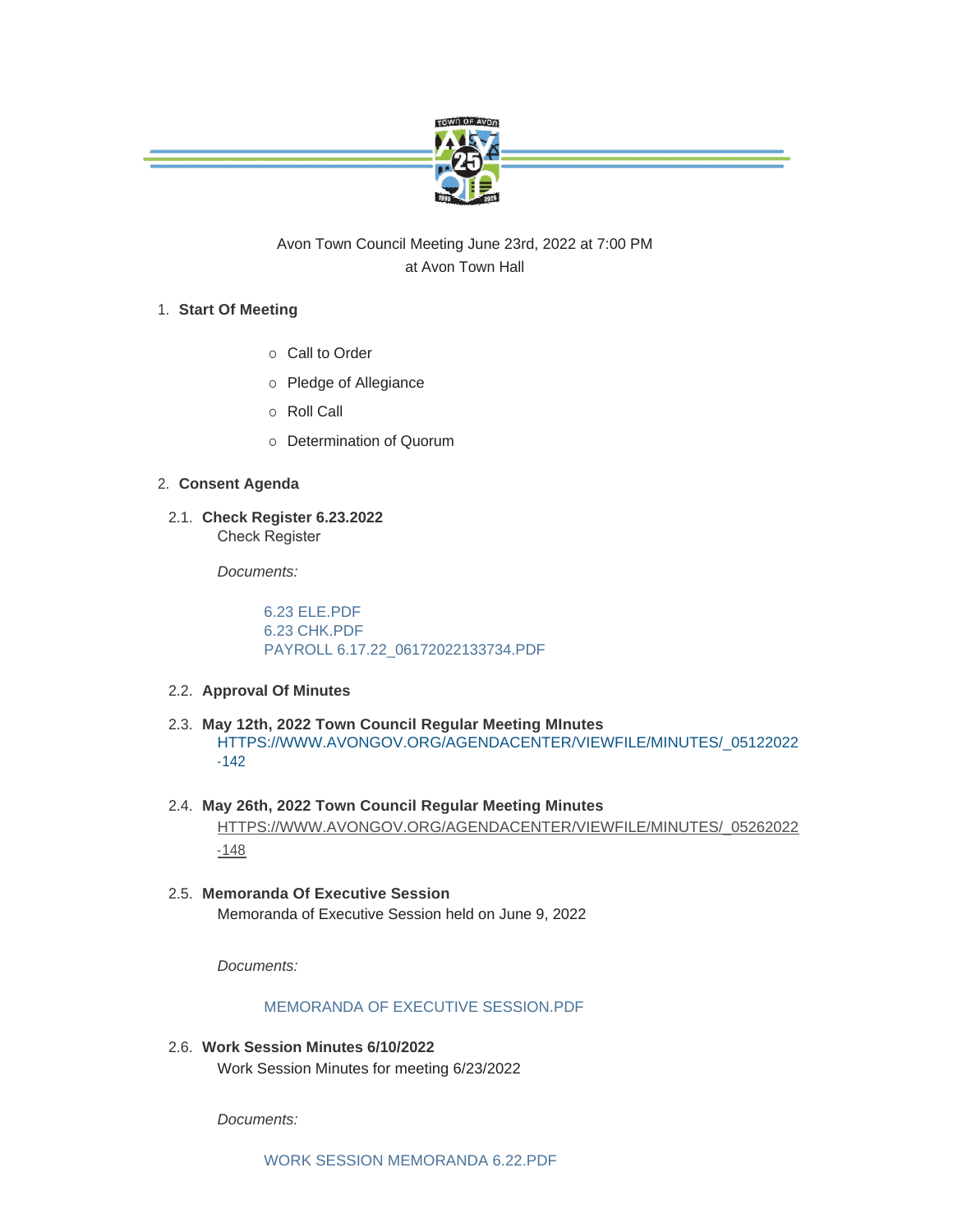# **June 9th, 2022 Town Council Regular Meeting Minutes** 2.7.

[HTTPS://WWW.AVONGOV.ORG/AGENDACENTER/VIEWFILE/MINUTES/\\_06092022](https://www.avongov.org/AgendaCenter/ViewFile/Minutes/_06092022-153) -153

# **Public Comment** 3.

*The public may comment on items on the agenda that are not a public hearing or on a specific matter within the Council's jurisdiction.*

#### **Council Comment And Liaison Reports** 4.

### **New Business** 5.

#### **Introduction CityScape** 5.1.

*Documents:*

[CITYSCAPE AVON SITE PLAN 6.16.22.PDF](https://www.avongov.org/AgendaCenter/ViewFile/Item/690?fileID=474) [CITYSCAPE AVON - UPDATED ELEVATIONS 6.13.22.PDF](https://www.avongov.org/AgendaCenter/ViewFile/Item/690?fileID=475) [TRAFFIC STUDY CONCLUSTIONS .. RECOMMENDATIONS.PDF](https://www.avongov.org/AgendaCenter/ViewFile/Item/690?fileID=477)

## **Quotes To Purchase And Sell RTV** 5.2.

*Documents:*

[KUBOTA RTV MEMO.PDF](https://www.avongov.org/AgendaCenter/ViewFile/Item/691?fileID=478) [2022 PARK PROGRAM BUDGET.PDF](https://www.avongov.org/AgendaCenter/ViewFile/Item/691?fileID=479) [AVAILABILITY OF FUNDS.PDF](https://www.avongov.org/AgendaCenter/ViewFile/Item/691?fileID=480) [RTV QUOTES\\_06162022154037.PDF](https://www.avongov.org/AgendaCenter/ViewFile/Item/691?fileID=481)

## **Consideration Of Tax Abatements** 5.3.

*Documents:*

# [HARLAN BAKERIES-COMPLIANCE STATEMENTS \\_06162022153940.PDF](https://www.avongov.org/AgendaCenter/ViewFile/Item/692?fileID=465) [LBG2-COMPLIANE STATEMENT BENEFITS\\_06162022153657.PDF](https://www.avongov.org/AgendaCenter/ViewFile/Item/692?fileID=466) [DRG-COMPLIANCE WITH STATEMENTOF BENEFITS\\_06162022153441.PDF](https://www.avongov.org/AgendaCenter/ViewFile/Item/692?fileID=467)

## **Resolution** 6.

**Public Hearing & Resolution 2022-08: Confirming An Economic Revitalization**  6.1. **Area And Approval Of Real Property Tax Abatement - Distribution Realty Group, LLC**

*Documents:*

[RESOLUTION 2022-08.PDF](https://www.avongov.org/AgendaCenter/ViewFile/Item/693?fileID=485) [EXHIBIT B - DRG\\_AVON LOGISTICS CENTER COLORED SITE PLAN.PDF](https://www.avongov.org/AgendaCenter/ViewFile/Item/693?fileID=486) [EXHIBIT C - COUNTY PARCELS LEGAL DESCRIPTION PBC.PDF](https://www.avongov.org/AgendaCenter/ViewFile/Item/693?fileID=487) [EXHIBIT C - MESSINGER LAND LEGAL DESCRIPTION PBC.PDF](https://www.avongov.org/AgendaCenter/ViewFile/Item/693?fileID=488) EXHIBIT A - [SB-1 REAL PROPERTY -](https://www.avongov.org/AgendaCenter/ViewFile/Item/693?fileID=489) AVON 2022.PDF SIGNED DRG - [AVON\\_TAX ABATEMENT APPLICATION 2022.PDF](https://www.avongov.org/AgendaCenter/ViewFile/Item/693?fileID=490)

## **Resolution 2022-09: Interest In Real Estate** 6.2.

*Documents:*